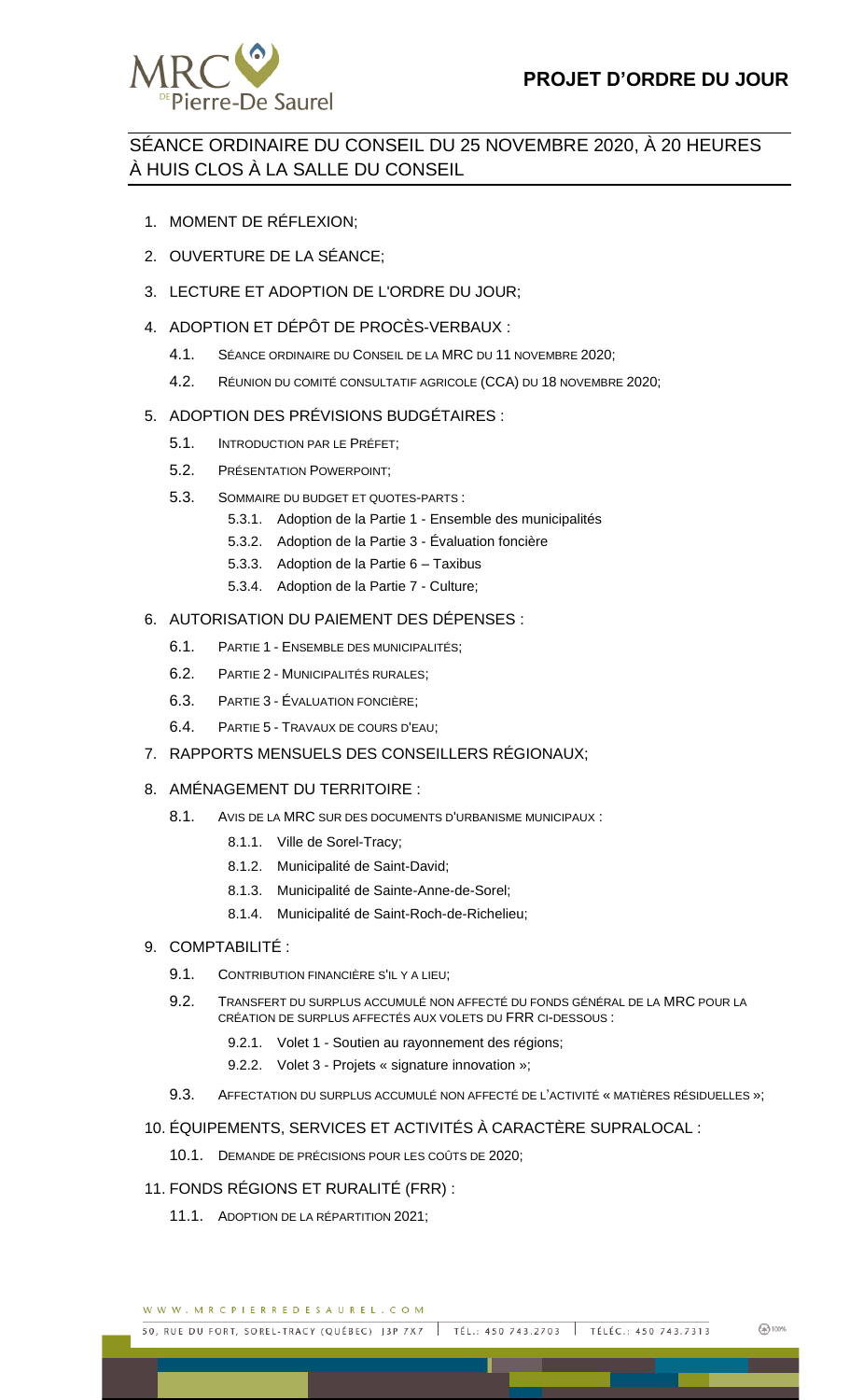### 12. GESTION DES COURS D'EAU :

12.1. AUTORISATION DE LA MRC POUR UNE TRAVERSE DE COURS D'EAU À SAINT-AIMÉ;

### 13. GESTION DES MATIÈRES RÉSIDUELLES :

- 13.1. LANCEMENT D'UN APPEL D'OFFRES EN VUE DE L'OCTROI D'UN CONTRAT DE COLLECTE, DE TRANSPORT, DE TRAITEMENT ET/OU D'ÉLIMINATION DE MATIÈRES RÉSIDUELLES;
- 13.2. LANCEMENT D'UN APPEL D'OFFRES POUR LA COLLECTE, LE TRANSPORT, LE TRAITEMENT ET/OU L'ÉLIMINATION DES MATIÈRES RÉSIDUELLES GÉNÉRÉES PAR L'ÉCOCENTRE RÉGIONAL;

### 14. PISTE CYCLABLE RÉGIONALE :

- 14.1. AUTORISATIONS CONCERNANT LE RÉAMÉNAGEMENT DES DEUX (2) PONCEAUX DE LA PISTE CYCLABLE SUIVANT L'ENTENTE AVEC LE MTQ;
- 14.2. UTILISATION HIVERNALE D'UN TRONÇON DE LA PISTE CYCLABLE;

### 15. POLITIQUE CULTURELLE :

- 15.1. OCTROI DES BOURSES DANS LE CADRE DU SECOND APPEL DE PROJETS DE PATRIE INNOVANTE;
- 16. PROJETS SPÉCIAUX :
	- 16.1. PRÉSENTATION DU PROJET PR-2021-020-SOC « ENTENTE EN IMMIGRATION PROGRAMME D'APPUI AUX COLLECTIVITÉS » POUR APPROBATION;
	- 16.2. RECONDUCTION, S'IL Y A LIEU, DE L'ENTENTE AVEC LA SOCIÉTÉ HISTORIQUE;
	- 16.3. OCTROI, S'IL Y A LIEU, D'UN MONTANT ADDITIONNEL DANS LE CADRE DE LA CAMPAGNE D'ACHAT DE CARTES-CADEAUX BONIFIÉES DE LA CHAMBRE DE COMMERCE ET D'INDUSTRIE DE SOREL-TRACY;
	- 16.4. RATIFICATION DE L'ENTENTE VISANT À SOUTENIR LA TABLE DE CONCERTATION RÉGIONALE DE LA MONTÉRÉGIE (TCRM) POUR L'ANNÉE 2021;
	- 16.5. DÉPÔT DU REGISTRE DES DÉCLARATIONS EN VERTU DU CODE D'ÉTHIQUE ET DE DÉONTOLOGIE DES EMPLOYÉS DE LA MRC;

### 17. RESSOURCES HUMAINES :

- 17.1. ÉQUITÉ EXTERNE EMPLOYÉS CADRE ET NON SYNDIQUÉ;
- 18. SÉCURITÉ PUBLIQUE :
	- 18.1. DÉCLARATION D'INTÉRÊT DE LA MRC CONCERNANT LE SERVICE DE CADETS DE LA SÛRETÉ DU QUÉBEC POUR L'ÉTÉ 2021;
- 19. ANALYSE DES DEMANDES D'APPUI REÇUES;

#### 20. EXAMEN DE LA CORRESPONDANCE;

21. EXAMEN DES INVITATIONS;

#### 22. AFFAIRES NOUVELLES :

| 22.1. |  |
|-------|--|
| 22.2. |  |
| 22.3. |  |
| 22.4. |  |

### 23. NOMINATION OU ÉLECTION :

- 23.1. BUREAU DES DÉLÉGUÉS ACTUELS : M. BLANCHARD (D. BENOIT, SUBSTITUT); S. PÉLOQUIN (MAIRE SUPPLÉANT S-T SUBSTITUT); D'OFFICE G. SALVAS (M. PÉLOQUIN, SUBSTITUT);
- 23.2. COMITÉ ADMINISTRATIF FIN DE MANDAT DES TROIS ADMINISTRATEURS : M. BLANCHARD, V. DEGUISE, D. MARION;
- 23.3. COMITÉ CONSULTATIF AGRICOLE (CCA) FIN DE MANDATS 2020 : PATRICK BENOIT UPA, (POSTE 3) ET CLÉMENT GAGNON, REPRÉSENTANT DES CITOYENS (POSTE 6);
- 23.4. COMITÉ ZIP DU LAC SAINT-PIERRE (M. PÉLOQUIN);